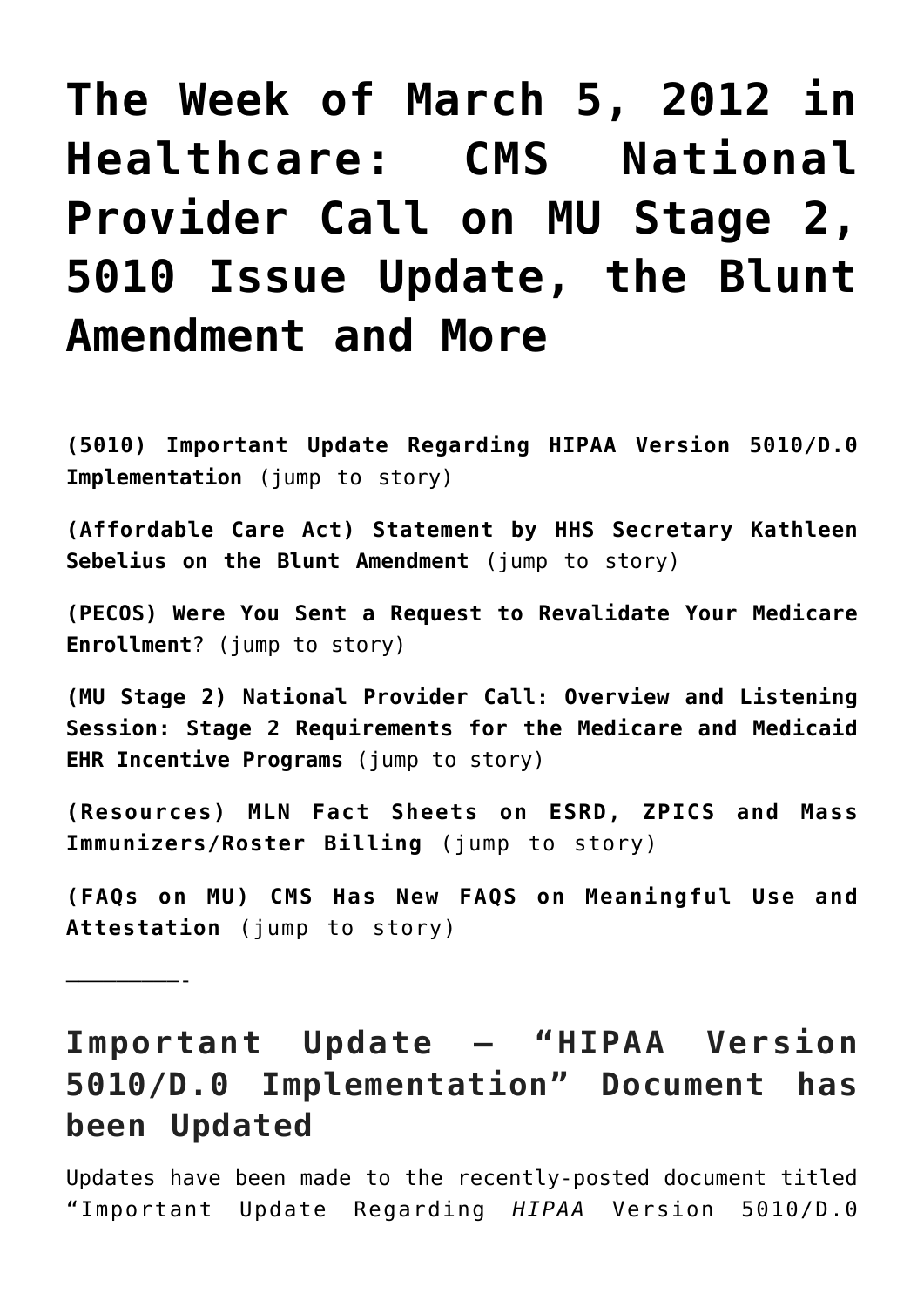Implementation" – specifically, CMS has modified information related to the Diagnosis Related Group (DRG) code. The document can be found at the top of the *HIPAA* Versions 5010 & D.0 Overview webpage, at [http://www.CMS.gov/](http://www.cms.gov/versions5010andd0/01_overview.asp) versions5010andd0/01 overview.asp.

**[\(Back to Top\)](#page-0-1)**

—————————–

### <span id="page-1-0"></span>**Statement by HHS Secretary Kathleen Sebelius on the Blunt Amendment**

Earlier this month, the Department of Health and Human Services reported that over 20 million American women in private health insurance plans have already gained access to at least one free preventive service because of the health care law. Without financial barriers like co-pays and deductibles, women are better able to access potentially lifesaving services, and cancers are caught earlier, chronic diseases are managed and hospitalizations are prevented.

A proposal being considered in the Senate this week would allow employers that have no religious affiliation to exclude coverage of any health service, no matter how important, in the health plan they offer to their workers. This proposal isn't limited to contraception nor is it limited to any preventive service. Any employer could restrict access to any service they say they object to. This is dangerous and wrong.

The Obama administration believes that decisions about medical care should be made by a woman and her doctor, not a woman and her boss. We encourage the Senate to reject this cynical attempt to roll back decades of progress in women's health.

NOTE: On Thursday, March 1, 2012, the dangerous Blunt Amendment [failed to pass](http://www.huffingtonpost.com/2012/03/01/blunt-amendment-vote-fails-senate-contraception_n_1313287.html) the U.S. Senate. The amendment, which would have enabled employers to pick and choose what services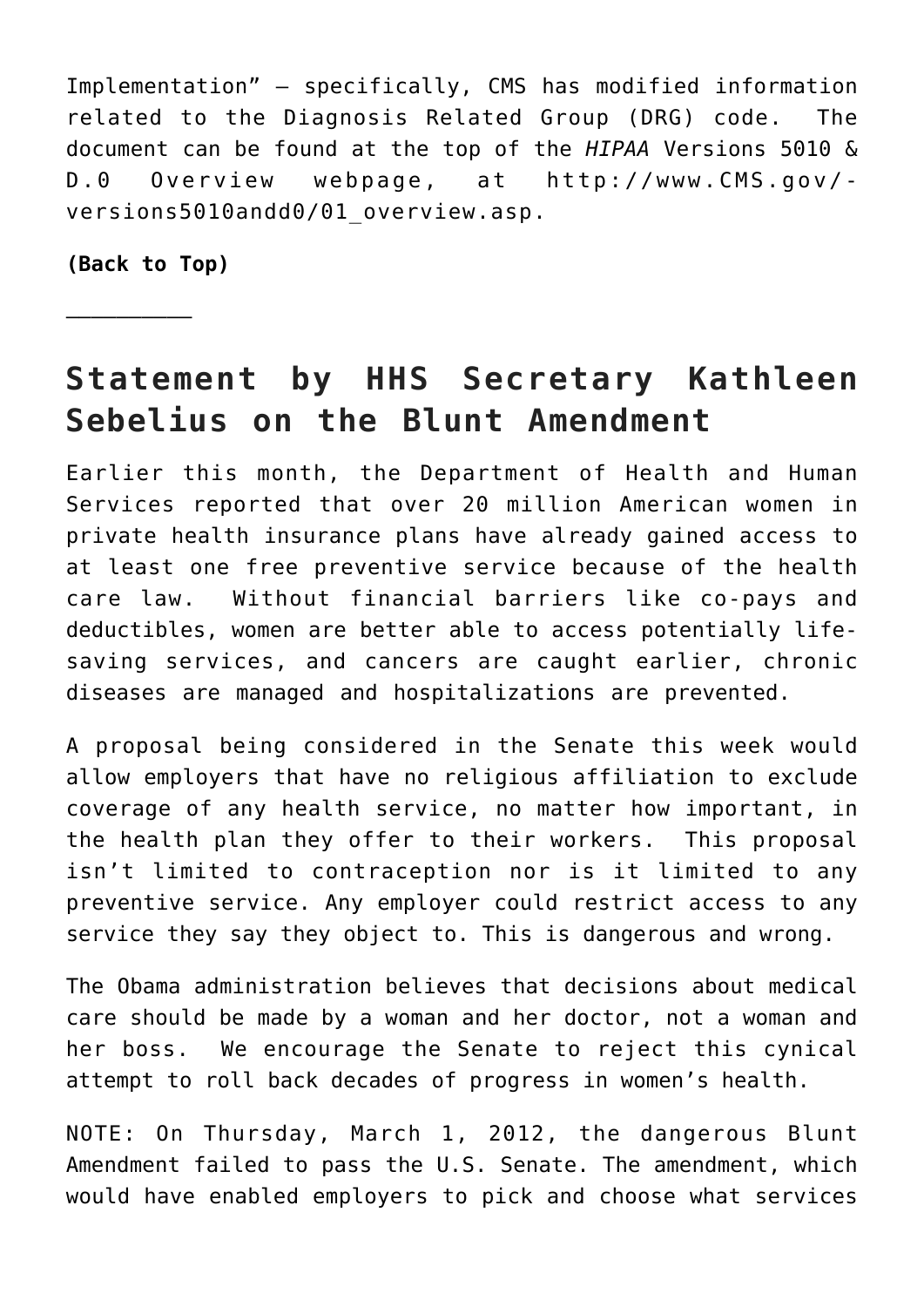they would cover under insurance on moral grounds, was defeated.

**[\(Back to Top\)](#page-0-1)**

<span id="page-2-0"></span>———————————

### **Were You Sent a Request to Revalidate Your Medicare Enrollment?**

Lists of providers sent notices to revalidate their Medicare enrollment may be found on the CMS website at [http://www.CMS.gov/MedicareProviderSupEnroll/11\\_-](http://www.cms.gov/MedicareProviderSupEnroll/11_Revalidations.asp) [Revalidations.asp](http://www.cms.gov/MedicareProviderSupEnroll/11_Revalidations.asp) and in the links below. Information on revalidation letters sent in February will be posted in late March.

- [Revalidations Mailed September through October 2011](http://www.cms.gov/MedicareProviderSupEnroll/Downloads/RevalidationMailedSepOct.zip)
- [Revalidations Mailed November through December 2011](http://www.cms.gov/MedicareProviderSupEnroll/Downloads/RevalidationMailedNovDec.zip)

CMS is working to make this information available in Internetbased PECOS (Provider Enrollment, Chain, and Ownership System) in mid April.

**[\(Back to Top\)](#page-0-1)**

—————————–

<span id="page-2-1"></span>**National Provider Call: Overview and Listening Session: Stage 2 Requirements for the Medicare and Medicaid EHR Incentive Programs**

*Mon Mar 12; 12:30-2pm ET*

More than \$3.2 billion in Medicare and Medicaid electronic health record (EHR) incentive payments have been made since the program began last year; more than 191,000 eligible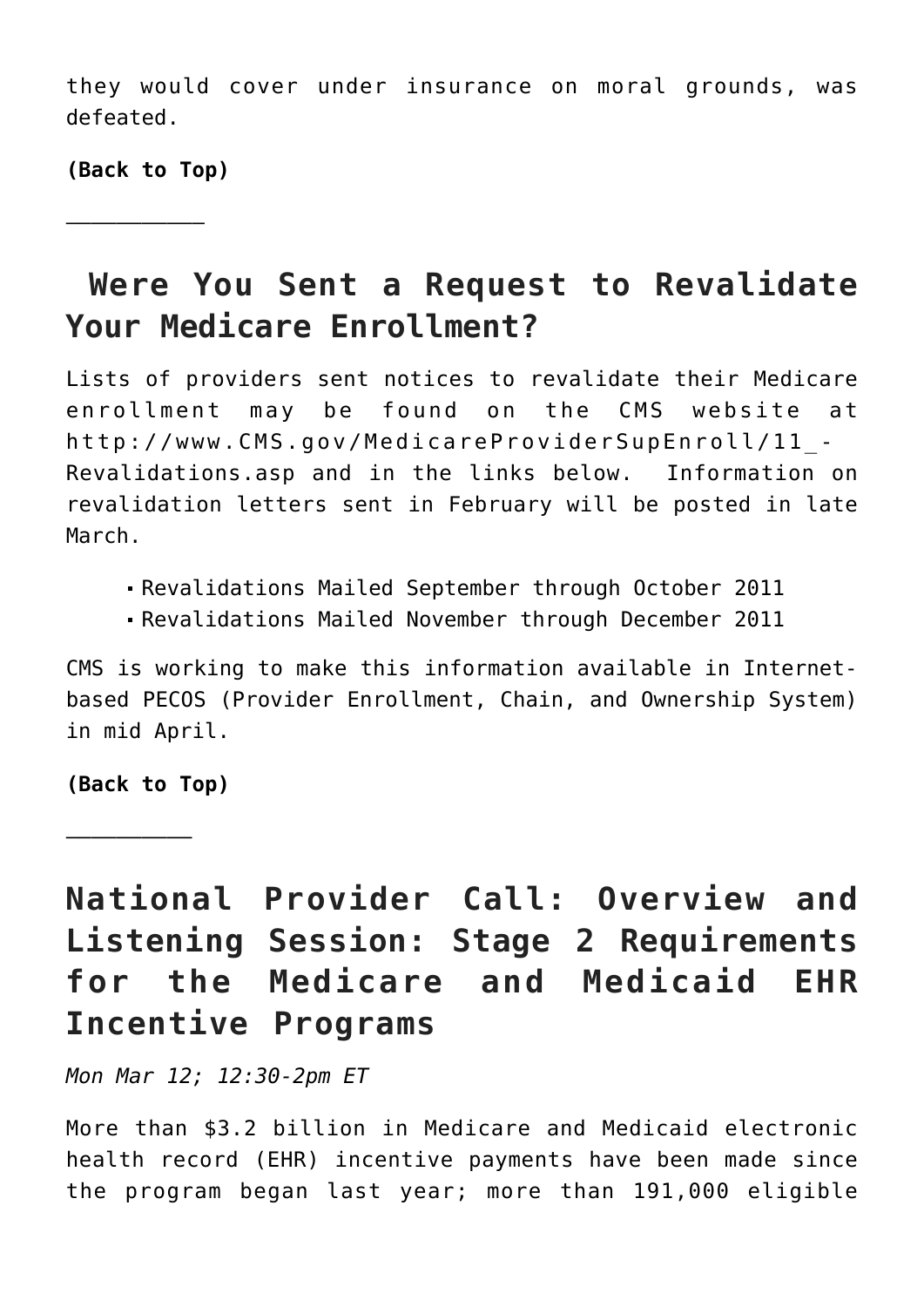professionals, eligible hospitals, and critical access hospitals are actively registered. On Thu Feb 23, CMS announced a proposed rule for Stage 2 requirements and other changes to the program, which will be published on Wed Mar 7.

This National Provider Call will provide an overview of the proposed rule, so you can learn what you need to know to receive EHR incentive payments. (CMS plans to hold another National Provider Call on program basics for Eligible Professionals on Tue Mar 27; more information about this call will be available soon.)

The CMS proposed rule can be found at http://www.OFR.gov/OFRUpload/OFRData/2012-04443 PI.pdf. For more information on the EHR Incentive Programs, visit [http://www.CMS.gov/EHRIncentivePrograms](http://www.cms.gov/EHRIncentivePrograms).

*Target Audience:* Hospitals, Critical Access Hospitals (CAHs), and professionals eligible for the Medicare and/or Medicaid EHR Incentive Programs. For more details:

[Eligibility Requirements for Professionals](http://www.cms.gov/EHRIncentivePrograms/15_Eligibility.asp#BOOKMARK1)

[Eligibility Requirements for Hospitals](http://www.cms.gov/EHRIncentivePrograms/15_Eligibility.asp#BOOKMARK2)

*Agenda:*

- Extension of Stage 1
- Changes to Stage 1 Criteria for Meaningful Use
- Proposed Medicaid policies
- Stage 2 Meaningful Use Overview
- Stage 2 Clinical Quality Measures
- Medicare Payment Adjustments and Exceptions
- Question and Answers about the incentive programs (note that we cannot answer questions on the rule beyond what is proposed)

*Registration Information:* Registration for this call will be available soon at [http://www.eventsvc.com/blhtechnologies.](http://www.eventsvc.com/blhtechnologies/)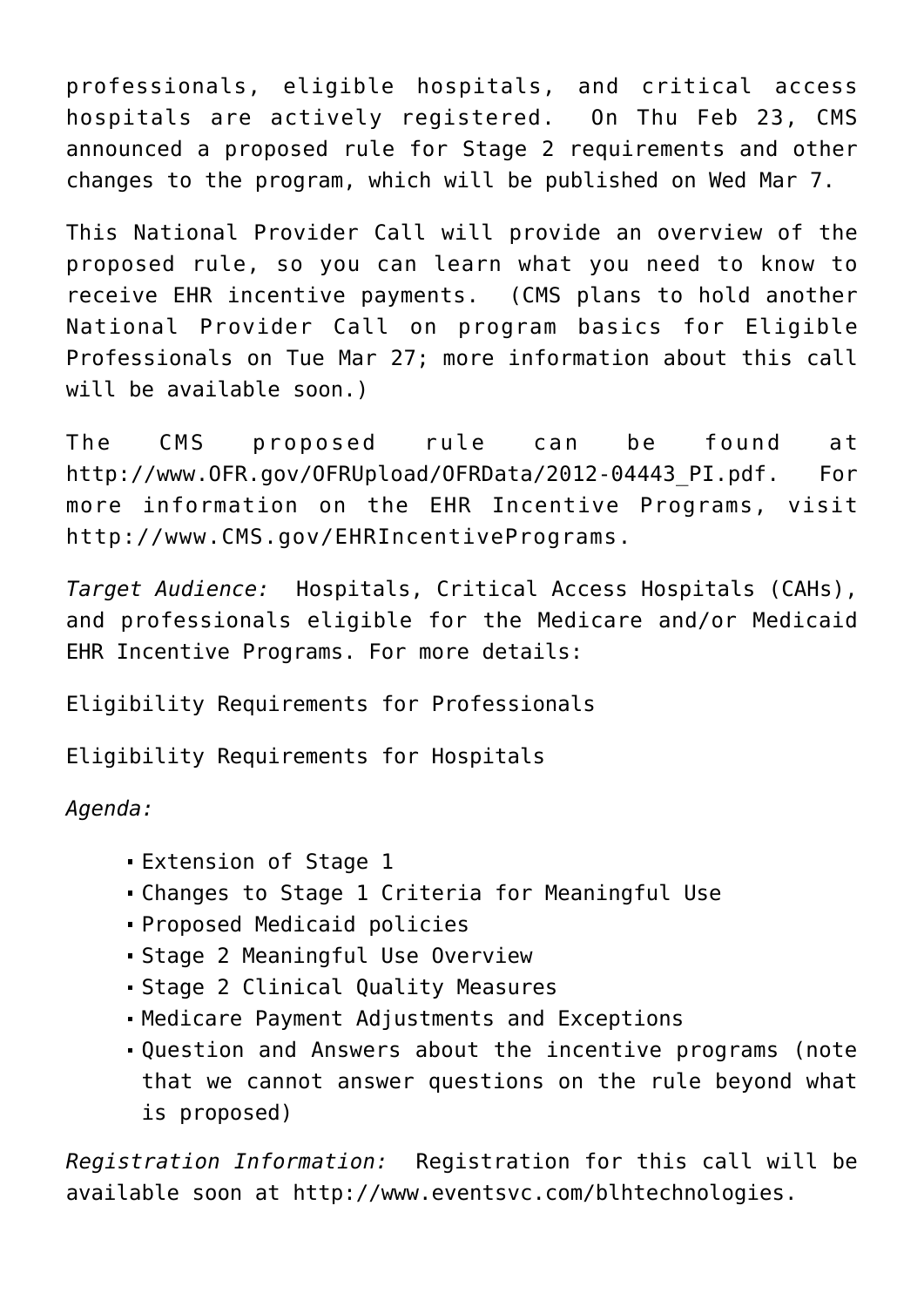*Presentation:* The presentation for this call will be posted at least one day before the call at [http://www.CMS.gov/NPC/-](https://www.cms.gov/Outreach-and-Education/Outreach/NPC/index.html) [Calls](https://www.cms.gov/Outreach-and-Education/Outreach/NPC/index.html).

**[\(Back to Top\)](#page-0-1)**

**———————–**

## <span id="page-4-0"></span>**MLN Fact Sheets on ESRD, ZPICS and Mass Immunizers/Roster Billing**

**From the MLN: "Mass Immunizers and Roster Billing" Fact Sheet Available in Hardcopy** – The "[Mass Immunizers and Roster](http://www.cms.gov/MLNProducts/downloads/Mass_Immunize_Roster_Bill_factsheet_ICN907275.pdf) [Billing"](http://www.cms.gov/MLNProducts/downloads/Mass_Immunize_Roster_Bill_factsheet_ICN907275.pdf) fact sheet (ICN 907664) is now available in hardcopy. This fact sheet is designed to provide education on mass immunizers and roster billing, and includes information on simplified billing procedures for the influenza and pneumococcal vaccinations. To place your order for any of

Medicare Learning Network® products available in print, visit [http://www.CMS.gov/MLNProducts](http://www.cms.gov/MLNProducts) and click on 'MLN Product Ordering Page' under 'Related Links Inside CMS' at the bottom of the webpage.

**From the MLN: February 2012 Version of Medicare Learning Network Products Catalog Now Available** – The February 2012 version of the MLN Products Catalog is now available. The MLN Products Catalog is a free interactive downloadable document that links you to online versions of MLN products or the product ordering page for hardcopy materials. Once you have opened the catalog, you may either click on the title of an individual product or on "Formats Available." The catalog can be found at [http://www.CMS.gov/MLNProducts/downloads/-](http://www.cms.gov/MLNProducts/downloads/MLNCatalog.pdf) [MLNCatalog.pdf](http://www.cms.gov/MLNProducts/downloads/MLNCatalog.pdf).

**From the MLN: "Recovery Auditors Findings Resulting from Medical Necessity Reviews of Renal and Urinary Tract Disorders" MLN Matters Article Released** – MLN Matters Special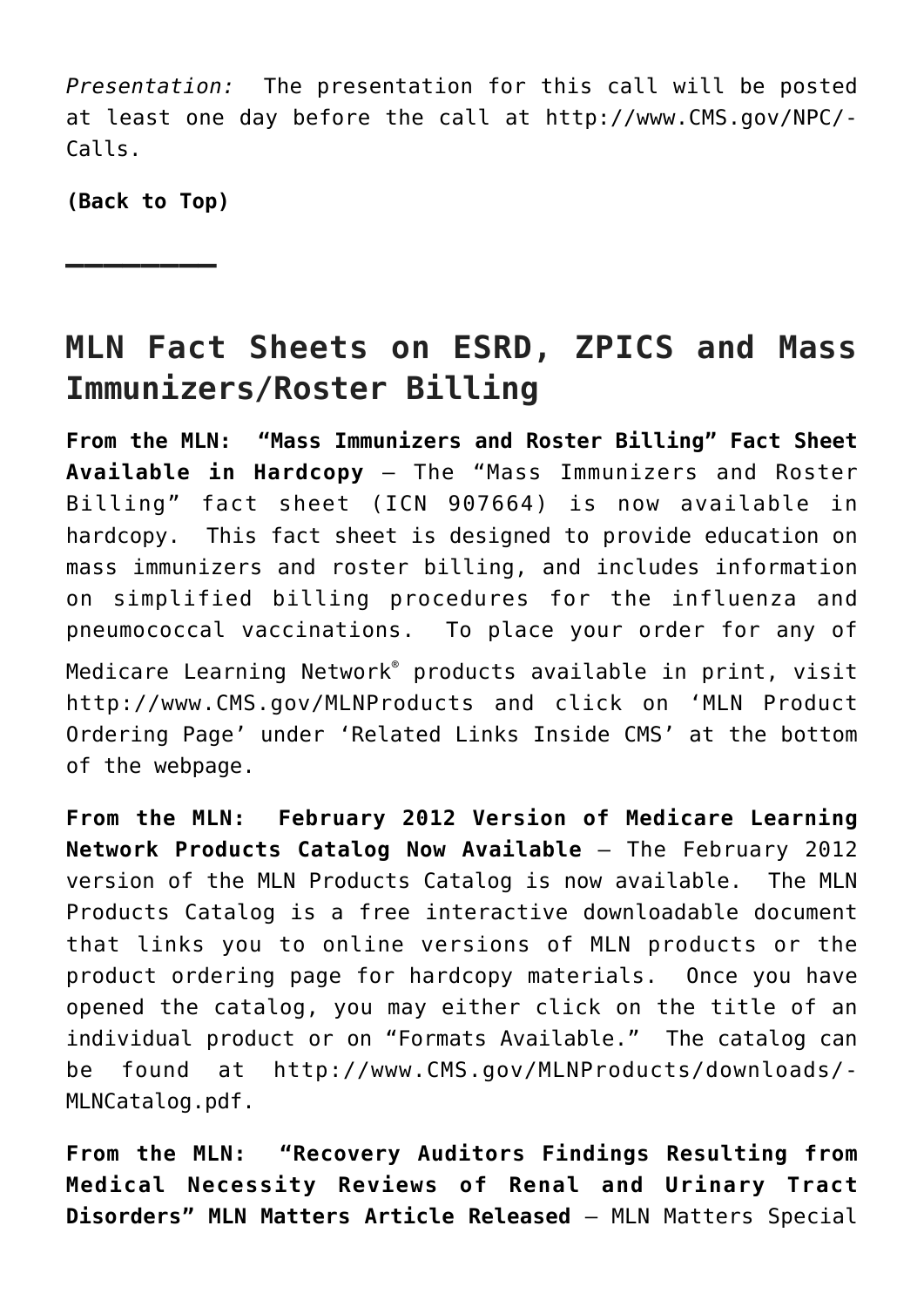Edition Article #SE1210, "[Recovery Auditors Findings Resulting](http://www.cms.gov/MLNMattersArticles/Downloads/SE1210.pdf) [from Medical Necessity Reviews of Renal and Urinary Tract](http://www.cms.gov/MLNMattersArticles/Downloads/SE1210.pdf) [Disorders](http://www.cms.gov/MLNMattersArticles/Downloads/SE1210.pdf)," has been released and is available in downloadable format. This article is designed to provide education on Recovery Audit review findings related to renal and urinary tract disorders, and includes a description of the problems found and guidance on how providers can avoid them in the future.

**From the MLN: "The Role of the Zone Program Integrity Contractors, Formerly the Program Safeguard Contractors" MLN Matters Article Revised** – MLN Matters Special Edition Article #SE1204, ["The Role of the Zone Program Integrity Contractors](http://www.cms.gov/MLNMattersArticles/Downloads/SE1204.pdf) [\(ZPICs\), Formerly the Program Safeguard Contractors \(PSCs\)](http://www.cms.gov/MLNMattersArticles/Downloads/SE1204.pdf)," has been revised is now available in downloadable format. This article is designed to provide education on the roles and responsibilities of Zone Program Integrity Contractors (ZPICs), and includes an overview of the various program integrity functions that ZPICs perform and each of their seven designated zones. The article was revised to change information cited in the table on page 2; all other information remains the same.

#### **From the MLN: "Substance (Other Than Tobacco) Abuse Structured Assessment and Brief Intervention" Fact Sheet Available in Hardcopy** –

The revised "[Substance \(Other Than Tobacco\) Abuse Structured](http://www.cms.gov/MLNProducts/downloads/SBIRT_Factsheet_ICN904084.pdf) [Assessment and Brief Intervention \(SBIRT\)"](http://www.cms.gov/MLNProducts/downloads/SBIRT_Factsheet_ICN904084.pdf) fact sheet (ICN 904084) is designed to provide education on Substance (Other Than Tobacco) Abuse Structured Assessment and Brief Intervention (SBIRT), and includes an early intervention approach that targets those with nondependent substance use to provide effective strategies for intervention prior to the need for more extensive or specialized treatment. To order hardcopies of this fact sheet, visit [http://www.CMS.gov/MLNProducts](http://www.cms.gov/MLNProducts) and click on the 'MLN Product Ordering Page' under 'Related Links Inside CMS' at the bottom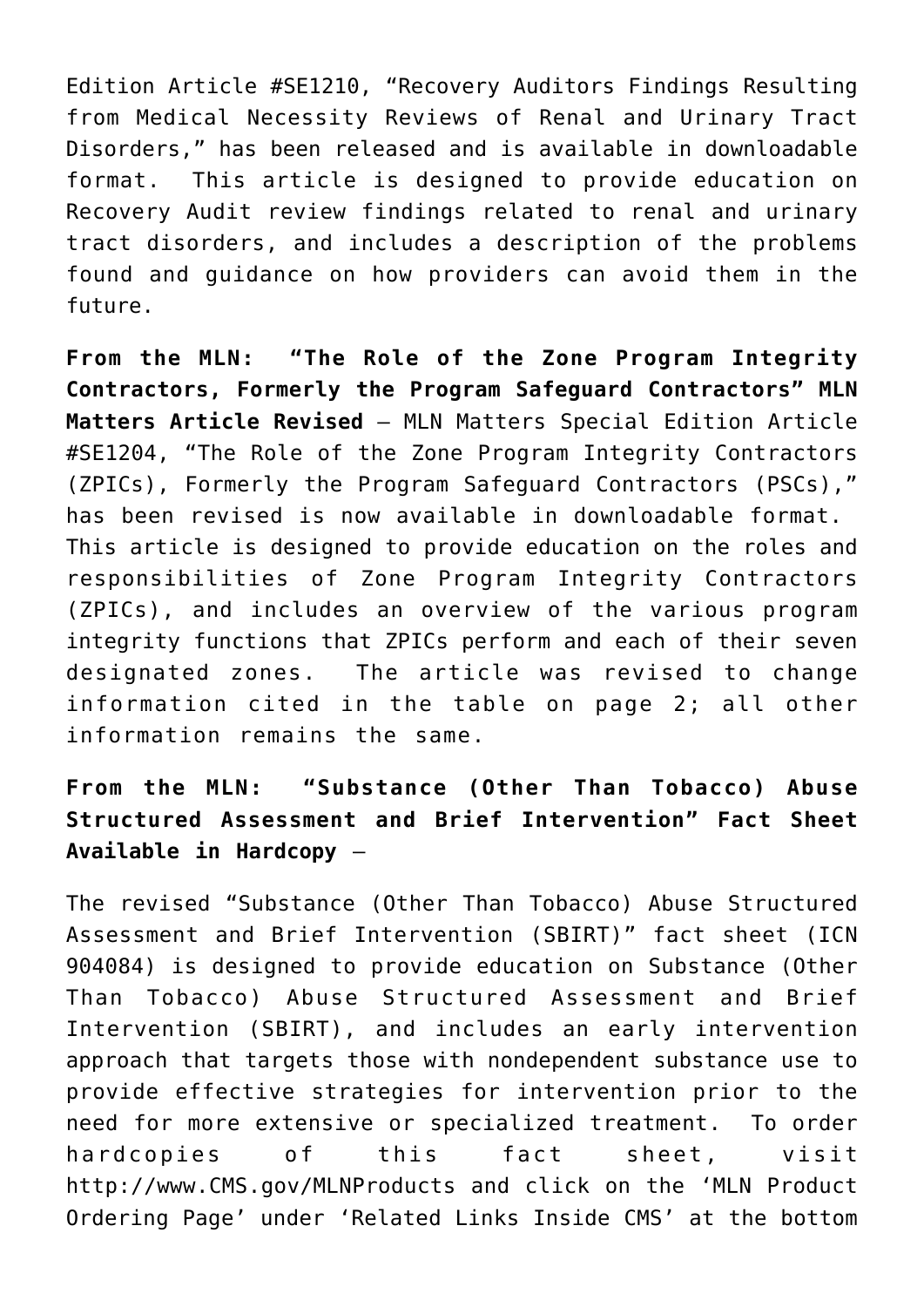of the webpage.

**From the MLN: "Composite Rate Portion of the End-Stage Renal Disease Prospective Payment System" Fact Sheet Revised** – The "[Composite Rate Portion of the End-Stage Renal Disease](http://www.cms.gov/Outreach-and-Education/Medicare-Learning-Network-MLN/MLNMattersArticles/Downloads/MM7064.pdf) [Prospective Payment System](http://www.cms.gov/Outreach-and-Education/Medicare-Learning-Network-MLN/MLNMattersArticles/Downloads/MM7064.pdf)" fact sheet (ICN 006469) has been revised and is now available in downloadable format. It includes information about the End-Stage Renal Disease Prospective Payment System (ESRD PPS) transition, the basic case-mix adjusted composite rate, separately billable items and services, and the ESRD Quality Incentive Program.

**From the MLN: "End-Stage Renal Disease Prospective Payment System" Fact Sheet Revised** – The "[End-Stage Renal Disease](http://www.cms.gov/MLNProducts/downloads/End-Stage_Renal_Disease_Prospective_Payment_System_ICN905143.pdf) [Prospective Payment System](http://www.cms.gov/MLNProducts/downloads/End-Stage_Renal_Disease_Prospective_Payment_System_ICN905143.pdf)" fact sheet (ICN 905143) has been revised and is now available in downloadable format. It includes background information, as well as information on transition period, payment rates for adult and pediatric patients, outlier adjustments, transition budget neutrality factor, home dialysis, laboratory services and drugs, beneficiary deductible and coinsurance, and the ESRD Quality Incentive Program.

**[\(Back to Top\)](#page-0-1)**

<span id="page-6-0"></span>—————————-

**CMS Has New FAQS on Meaningful Use and Attestation**

CMS has recently added five new FAQs on meaningful use and attestation. Take a minute and review them below:

1. For meaningful use objectives of the Medicare and Medicaid Electronic Health Record (EHR) Incentive Programs that require a provider to test the transfer of data, such as "capability to exchange key clinical information" and testing submission of data to public